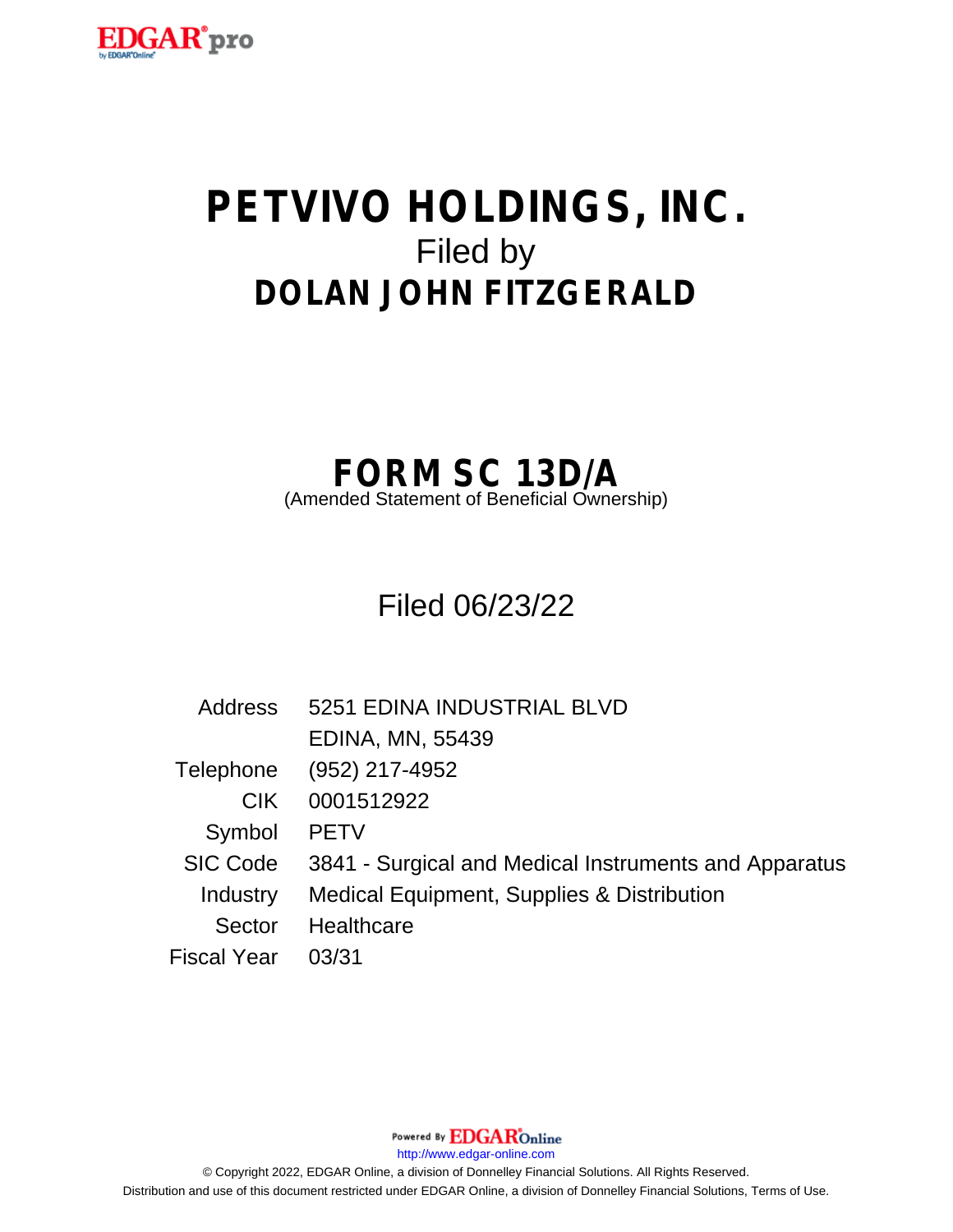# **UNITED STATES SECURITIES AND EXCHANGE COMMISSION**

Washington, D.C. 20549

# **SCHEDULE 13D**

Under the Securities Exchange Act of 1934 (Amendment No. 1)\*

# PETVIVO HOLDINGS, INC.

(Name of Issuer)

Common Stock, \$0.001 par value (Title of Class of Securities)

716817200

(CUSIP Number)

**John Dolan** c/o PetVivo Holdings, Inc. 5251 Edina Industrial Blvd. Edina, Minnesota 55439  $(952)$  405-6216

(Name, Address and Telephone Number of Person Authorized to Receive Notices and Communications)

**March 11, 2014** 

(Date of Event which Requires Filing of this Statement)

If the filing person has previously filed a statement on Schedule 13G to report the acquisition that is the subject of this Schedule 13D, and is filing this schedule because of Rule 13d-1(e), 13d-1(f) or 13d-1(g), check the following box.  $\Box$ 

Note: Schedules filed in paper format shall include a signed original and five copies of the schedule, including all exhibits. See Rule 13d-7 for other parties to whom copies are to be sent.

\*The remainder of this cover page shall be filled out for a reporting person's initial filing on this form with respect to the subject class of securities, and for any subsequent amendment containing information which would alter disclosures provided in a prior cover page.

The information required on the remainder of this cover page shall not be deemed to be "filed" for the purpose of Section 18 of the Securities Exchange Act of 1934 ("Act") or otherwise subject to the liabilities of that section of the Act but shall be subject to all other provisions of the Act (however, see the Notes).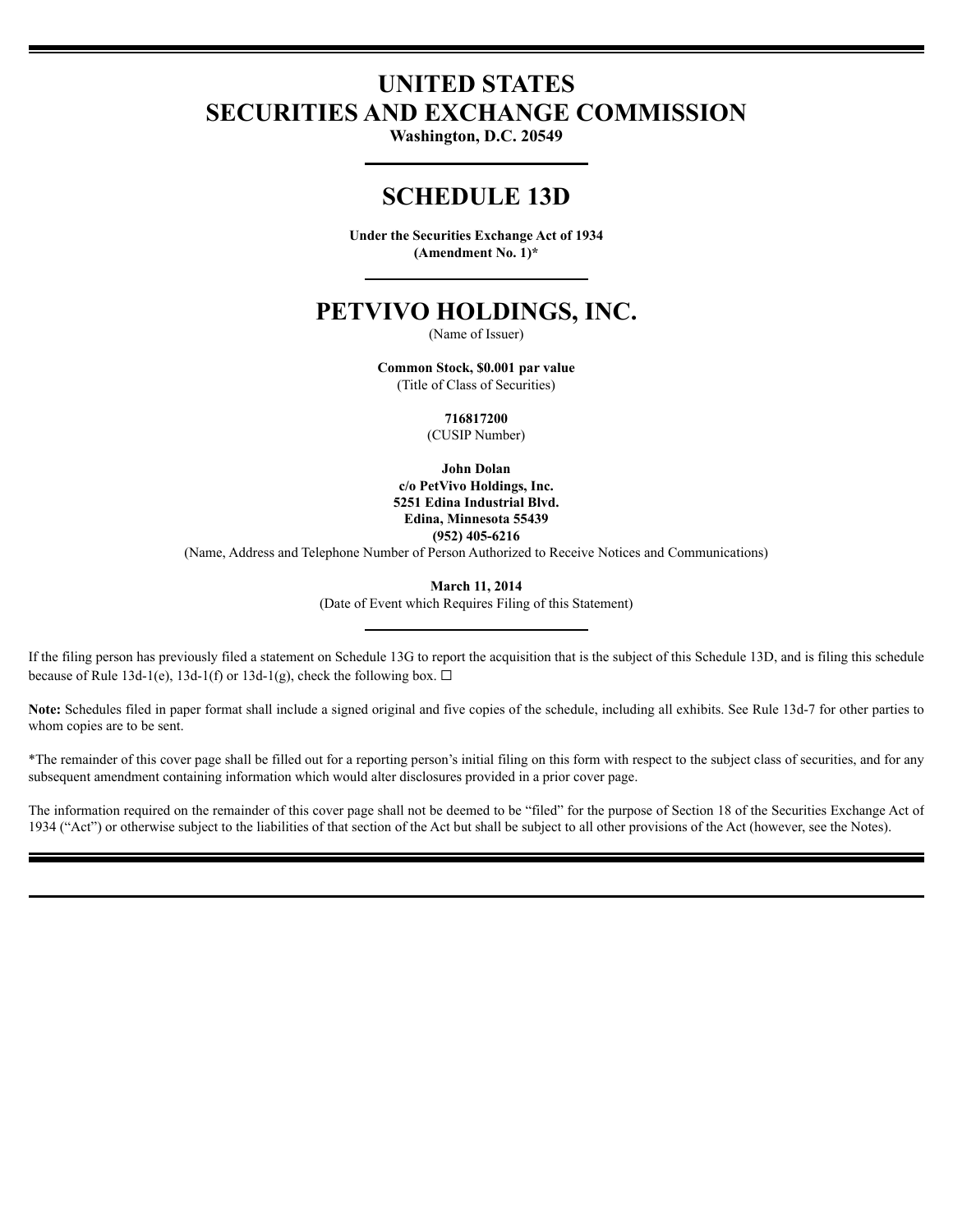| 1               |                                                                                 | NAME OF REPORTING PERSON                         |                                                                                           |  |  |  |
|-----------------|---------------------------------------------------------------------------------|--------------------------------------------------|-------------------------------------------------------------------------------------------|--|--|--|
|                 | John Dolan                                                                      |                                                  |                                                                                           |  |  |  |
| $\overline{2}$  |                                                                                 | CHECK THE APPROPRIATE BOX IF A MEMBER OF A GROUP |                                                                                           |  |  |  |
|                 |                                                                                 |                                                  | (a)                                                                                       |  |  |  |
|                 |                                                                                 |                                                  | $(b)$ $\square$                                                                           |  |  |  |
| 13              | <b>SEC USE ONLY</b>                                                             |                                                  |                                                                                           |  |  |  |
| l4              |                                                                                 | <b>SOURCE OF FUNDS</b>                           |                                                                                           |  |  |  |
|                 | 00                                                                              |                                                  |                                                                                           |  |  |  |
| 5               |                                                                                 |                                                  | CHECK BOX IF DISCLOSURE OF LEGAL PROCEEDINGS IS REQUIRED PURSUANT TO ITEMS 2(d) OR 2(e) □ |  |  |  |
| 16              |                                                                                 |                                                  | CITIZENSHIP OR PLACE OF ORGANIZATION                                                      |  |  |  |
|                 | Minnesota                                                                       |                                                  |                                                                                           |  |  |  |
|                 |                                                                                 |                                                  | <b>SOLE VOTING POWER</b>                                                                  |  |  |  |
|                 | <b>NUMBER OF</b>                                                                |                                                  |                                                                                           |  |  |  |
|                 | <b>SHARES</b>                                                                   |                                                  | As of June 22, 2022: 581,767 $(1)$                                                        |  |  |  |
|                 | <b>BENEFICIALLY</b><br><b>OWNED BY</b>                                          | k.                                               | <b>SHARED VOTING POWER</b>                                                                |  |  |  |
|                 | <b>EACH</b>                                                                     |                                                  |                                                                                           |  |  |  |
|                 | <b>REPORTING</b>                                                                | lQ.                                              | <b>SOLE DISPOSITIVE POWER</b>                                                             |  |  |  |
|                 | <b>PERSON</b>                                                                   |                                                  |                                                                                           |  |  |  |
|                 | <b>WITH</b>                                                                     |                                                  | As of June 22, 2022: 581,767 $(1)$                                                        |  |  |  |
|                 |                                                                                 | 10                                               | <b>SHARED DISPOSITIVE POWER</b>                                                           |  |  |  |
|                 |                                                                                 |                                                  |                                                                                           |  |  |  |
| $\overline{11}$ |                                                                                 |                                                  | AGGREGATE AMOUNT BENEFICIALLY OWNED BY EACH REPORTING PERSON                              |  |  |  |
|                 | As of June 22, 2022: 581,767 $^{\rm (1)}$                                       |                                                  |                                                                                           |  |  |  |
| $\overline{12}$ | CHECK BOX IF THE AGGREGATE AMOUNT IN ROW (11) EXCLUDES CERTAIN SHARES $\square$ |                                                  |                                                                                           |  |  |  |
|                 |                                                                                 |                                                  |                                                                                           |  |  |  |
| 13              |                                                                                 |                                                  | PERCENT OF CLASS REPRESENTED BY AMOUNT IN ROW (11)                                        |  |  |  |
|                 | 5.82%                                                                           |                                                  |                                                                                           |  |  |  |
| 14              | TYPE OF REPORTING PERSON                                                        |                                                  |                                                                                           |  |  |  |
|                 | IN                                                                              |                                                  |                                                                                           |  |  |  |

(1) Includes 497,905 shares of Common Stock held directly by Mr. Dolan and 83,862 shares of Common Stock that are issuable upon the exercise of warrants held by Mr. Dolan, which are exercisable within 60 days of such date.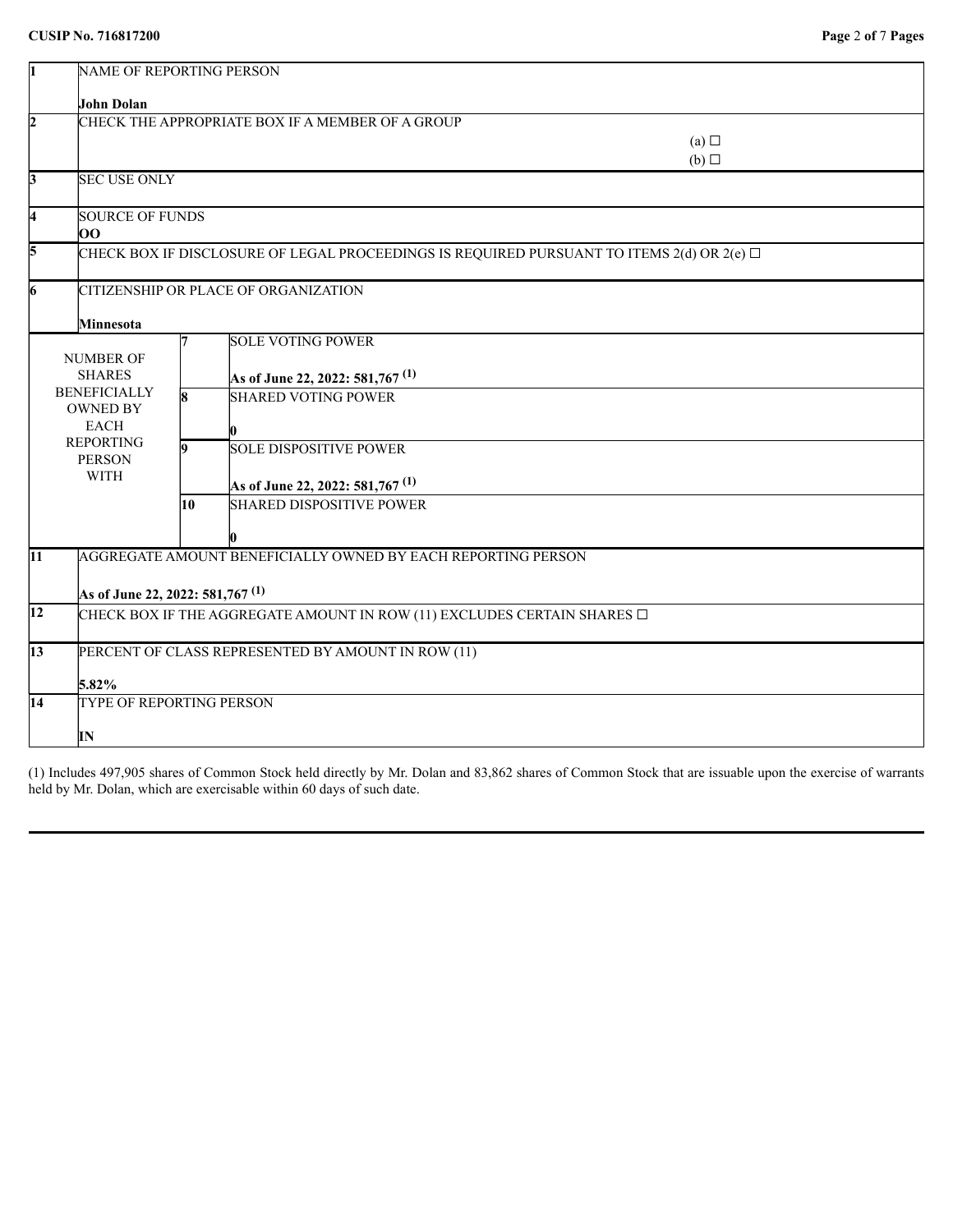#### **CUSIP No. 716817200 Page** 3 **of** 7 **Pages**

#### **ITEM 1. SECURITY AND ISSUER**

This Amendment No. 1 to Schedule 13D filed on behalf of John Dolan ("Mr. Dolan" or the "Reporting Person"), relating to the common stock, \$0.001 par value per share (the "Common Stock"), of PetVivo Holdings, Inc. ("PetVivo" or the "Company").

## **ITEM 2. IDENTITY AND BACKGROUND**

(a) This statement is being filed by Mr. Dolan.

(b) The business address of the Mr. Dolan is 5251 Edina Industrial Blvd., Edina, Minnesota 55439.

(c) Mr. Dolan is the Company's Chief Business Development Officer, General Counsel and Secretary.

(d) During the last five years, Mr. Dolan has not been convicted in any criminal proceedings.

(e) During the last five years, Mr. Dolan has not been a party to a civil proceeding of any judicial or administrative body of competent jurisdiction as a result of which such person was or is subject to a judgment, decree or final order enjoining future violations of, or prohibiting or mandating activities subject to, federal or state securities laws or finding of any violation with respect to such laws.

(f) Mr. Dolan is a resident of the United States of America.

#### **ITEM 3. SOURCE AND AMOUNT OF FUNDS OR OTHER CONSIDERATION**

On approximately March 11, 2014, there was a change in control of the Company pursuant to that certain securities exchange agreement dated March 11, 2014 (the "Securities Exchange Agreement") among the Company, PetVivo Inc., a Minnesota corporation ("PV"), and the shareholders of PV who hold of record the total issued and outstanding shares of common stock of PV (the "PV Shareholders"). In accordance with the terms and provisions of the Securities Exchange Agreement, the Issuer acquired all of the issued and outstanding shares of stock of PV from the PV Shareholders, thus making PV its wholly-owned subsidiary of the Company, in exchange for the issuance to the PV Shareholders of an aggregate 2,310,939,804 shares of its restricted common stock.

Mr. Dolan was a shareholder of PV and received 358,593,390 shares of the Company's restricted common stock in exchange for his equity interest in PV, which he held directly. Mr. Dolan was also a director of Gel-Del Technologies Inc. ("Gel-Del"), which received 703,055,020 shares of the Company's restricted common stock in exchange for its equity interest in PV (the "Gel-Del Shares"), which he had an indirect ownership interest and shared voting and dispositive power of such shares with David Masters.

On April 1, 2014, the Company changed its name to its current name: "PetVivo Holdings, Inc.," and pursuant to the Securities Exchange Agreement, Mr. Dolan purchased 2,133,333 shares of Common Stock of the Company at a price of \$0.015 per share with a deemed execution date of April 29, 2014. This was reported on a Form 4/A filed with the SEC on May 8, 2014.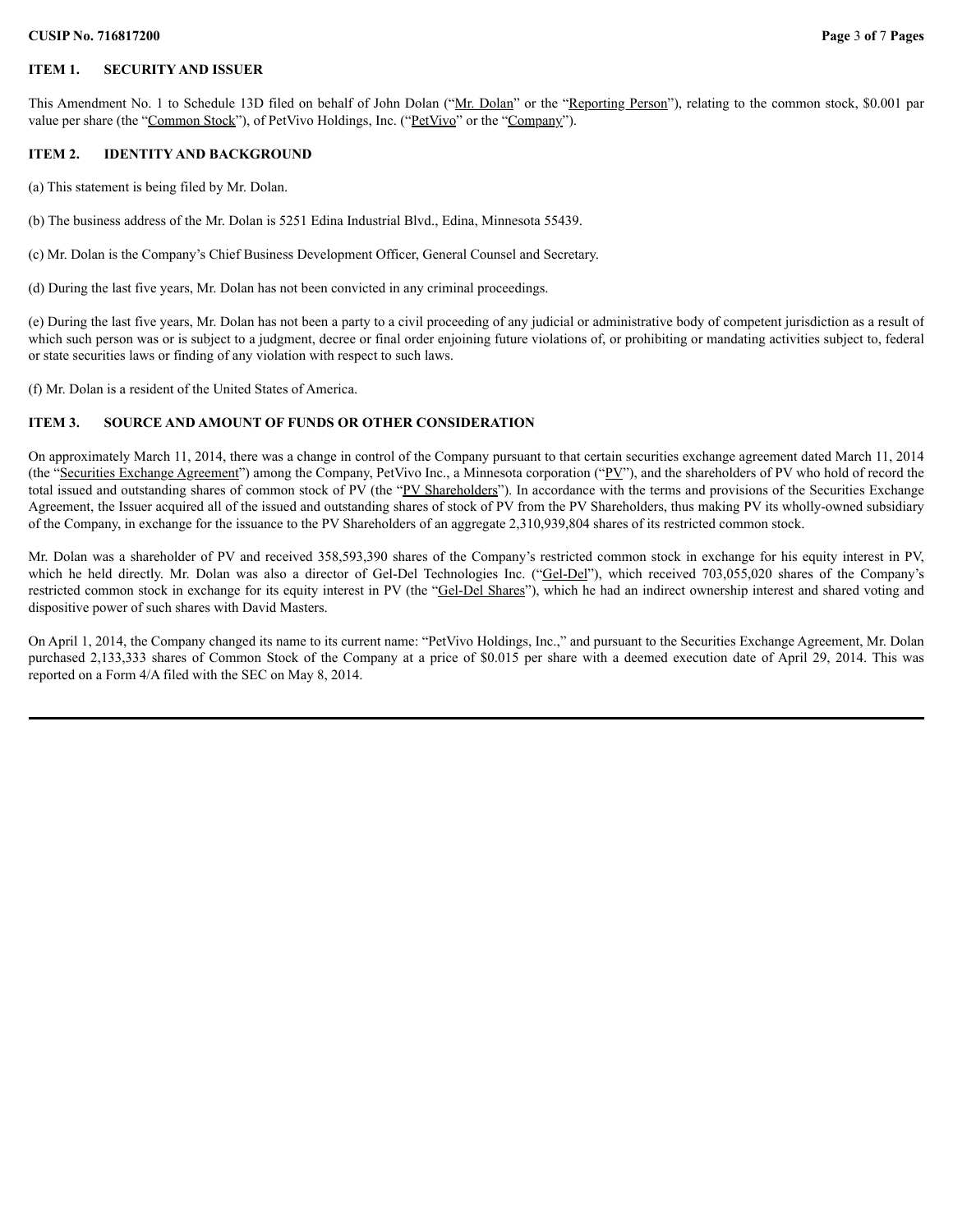#### **CUSIP No. 716817200 Page** 4 **of** 7 **Pages**

On August 14, 2014, Mr. Dolan purchased 2,666,667 shares of Common Stock of the Company at a price of \$0.006 per share. This was reported on a Form 4 filed with the SEC on August 20, 2014. In August 2014, the Company effectuated a reverse stock split of 1:500.

On April 10, 2017, the effective date of the merger, the Company acquired Gel-Del Technologies, Inc. through a share exchange agreement whereby Mr. Dolan received 564,921 shares of Common Stock of the Company in exchange for his portion of the Gel-Del Shares. This was reported on a Form 4 filed with the SEC on September 19, 2018.

On January 20, 2017 the Board of Directors of the Company (the "Board") deemed it in the best interest of the Company to settle outstanding past due compensation of \$132,274 owed to Mr. Dolan for \$33,068.50, that was subsequently converted into 496,028 shares of Common Stock at \$.066 per share. This decision was ratified by the Board on June 26, 2017. This was reported on a Form 4 filed with the SEC on September 19, 2018.

On January 15, 2019, the Board approved the issuance of 187,750 warrants for purchase of Common Stock of the Company to Mr. Dolan, vested immediately, for a term of ten years with a strike price of \$.30 per share and a one-time protection against a reverse split whereby the strike price will not be adjusted upon combination of outstanding shares of stock; this warrant was issued for exemplary service to the Company. This was reported on a Form 4 filed with the SEC on February 20, 2019.

On September 11, 2019 Mr. Dolan entered into a settlement agreement with the Company, whereby Mr. Dolan forgave \$68,000.00 in accrued compensation owed to him in exchange for 226,666 shares of Common Stock. In connection with this issuance, Mr. Dolan entered into a 3-year lock-up agreement whereby his sale or transfer of these securities is restricted. This was reported on a Form 4 filed with the SEC on October 7, 2019.

On October 31, 2019, the Company granted warrants to purchase 245,000 shares of Common Stock to Mr. Dolan, whereby 45,000 warrants vested immediately, 100,000 warrants vest quarterly over three years and 100,000 warrants vest upon performance-based milestones. All 245,000 warrants had a strike price of \$.50 and expire 5 years from the date of grant. This was reported on a Form 4 filed with the SEC on November 18, 2019.

In November 2019, the Company effectuated a 10:9 reverse stock split.

On December 31, 2019, the Company granted warrants to purchase 15,880 shares of Common Stock to Mr. Dolan. This grant was in connection with accrued compensation of \$6,000 owed to Mr. Dolan during the three months ended 12/31/2019. Pursuant to a Board action this \$6,000 was converted into warrants at a rate of \$.47232 and grossed up 125%. This was reported on a Form 4 filed with the SEC on June 1, 2020.

In December 2020, the Company effectuated a 1:4 reverse stock split.

On March 31, 2020, the Company granted warrants to purchase of 35,314 shares of the Company's common stock to John Fitzgerald Dolan, for a \$9,000 settlement. The warrants will be exercisable until March 31, 2025 at an exercise price of \$0.318 per share. This was reported on a Form 4 filed with the SEC on September 10, 2020.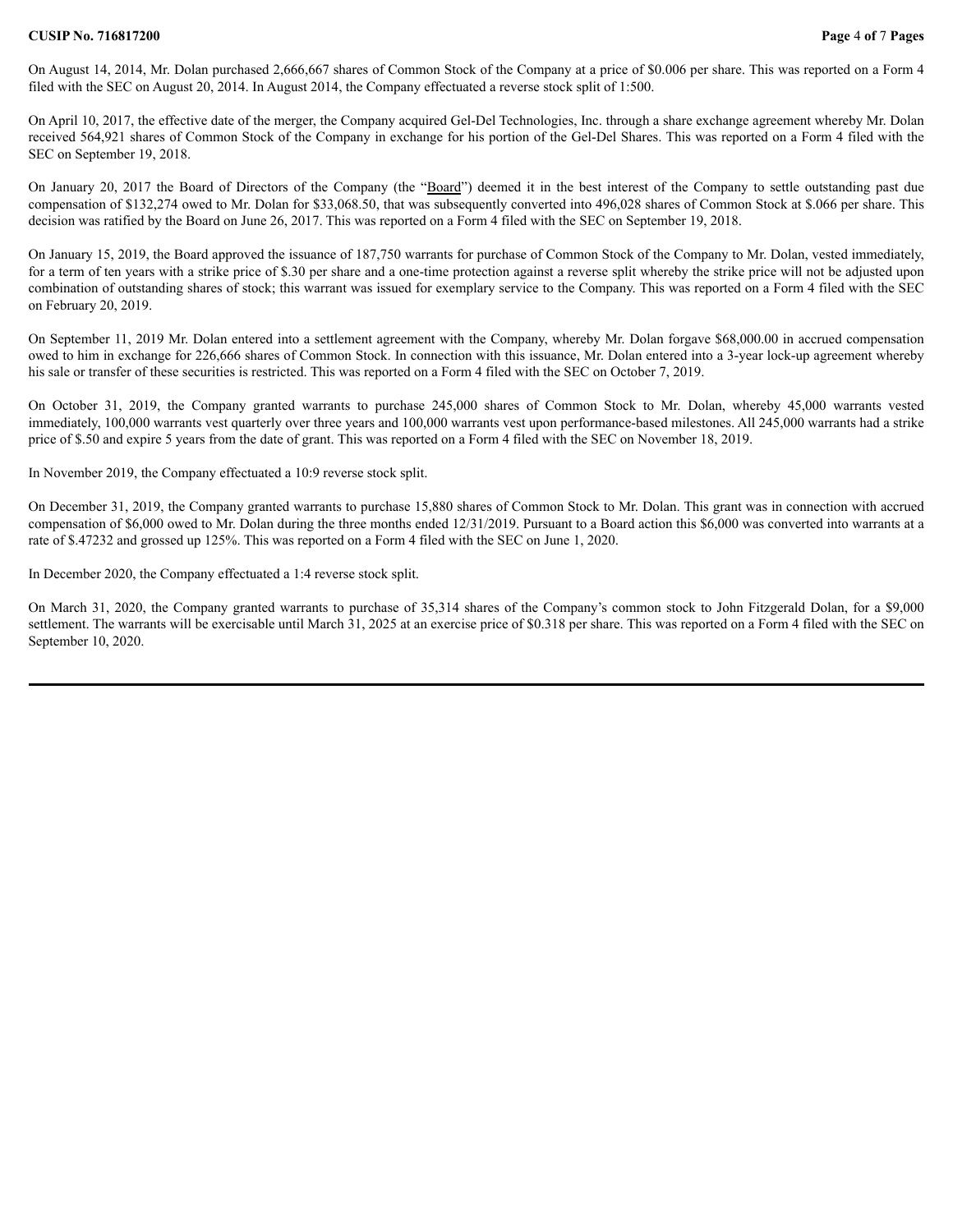#### **CUSIP No. 716817200 Page** 5 **of** 7 **Pages**

On September 16, 2020, the Company issued 91,976 shares of Common Stock of the Company to Mr. Dolan for exemplary work performed on behalf of the Company. This was reported on a Form 4 that was filed with the SEC on September 22, 2020.

On September 9, 2021, the Company granted 65,000 restricted stock units of the Company, which vest in three installments, with 1/3 vesting on March 31, 2022, 1/3 vesting on March 31, 2023, and 1/3 vesting on March 31, 2024. This was reported on a Form 4 that was filed with the SEC on September 10, 2021.

### **ITEM 4. PURPOSE OF TRANSACTION**

Mr. Dolan acquired the securities of the Issuer for investment purposes and in connection with his service as an officer of the Company and member of the Board. In the future, depending on general market and economic conditions affecting the Issuer and other relevant factors, the Mr. Dolan may purchase additional securities of the Issuer or dispose of some or all of the securities he currently owns from time to time in open market transactions, private transactions or otherwise.

Other than set forth above, Mr. Dolan does not have any other present plans or proposals that relate to or would result in any of the matters enumerated in paragraphs (a) through (j), inclusive, of item 4 of Schedule 13D, but reserve the right, based on all relevant factors and subject to applicable law, at any time and from time to time to review or reconsider his position, change his position, take other actions (including actions that could involve one or more of the types of transactions or have one or more of the results described in paragraphs (a) through (j) of Item 4 of Schedule 13D) or formulate and implement plans or proposals with respect to any of the foregoing.

#### **ITEM 5. INTEREST IN SECURITIES OF THE ISSUER**

- (a) Mr. Dolan owns beneficially owns 581,767 shares of Common Stock of the Company, consisting of (i) 497,905 shares of Common Stock held directly and (ii) 83,862 shares of Common Stock that are issuable upon the exercise of warrants held by Mr. Dolan. As of the date of this filing, the shares of Common Stock beneficially owned by Mr. Dolan represents approximately 5.82% of the shares of Common Stock of the Company issued and outstanding.
- (b) Mr. Dolan has sole voting and dispositive power over all Common Stock beneficially owned by him.
- (c) Except for the issuances of the Issuer's shares and the transfer of certain warrants exercisable for the Issuer's shares described above in Items 3 and 4 above, there have been no transactions effected by the Reporting Persons in the shares of Common Stock of the Issuer during the preceding 60 days.
- (d) Not applicable.
- (e) Not applicable.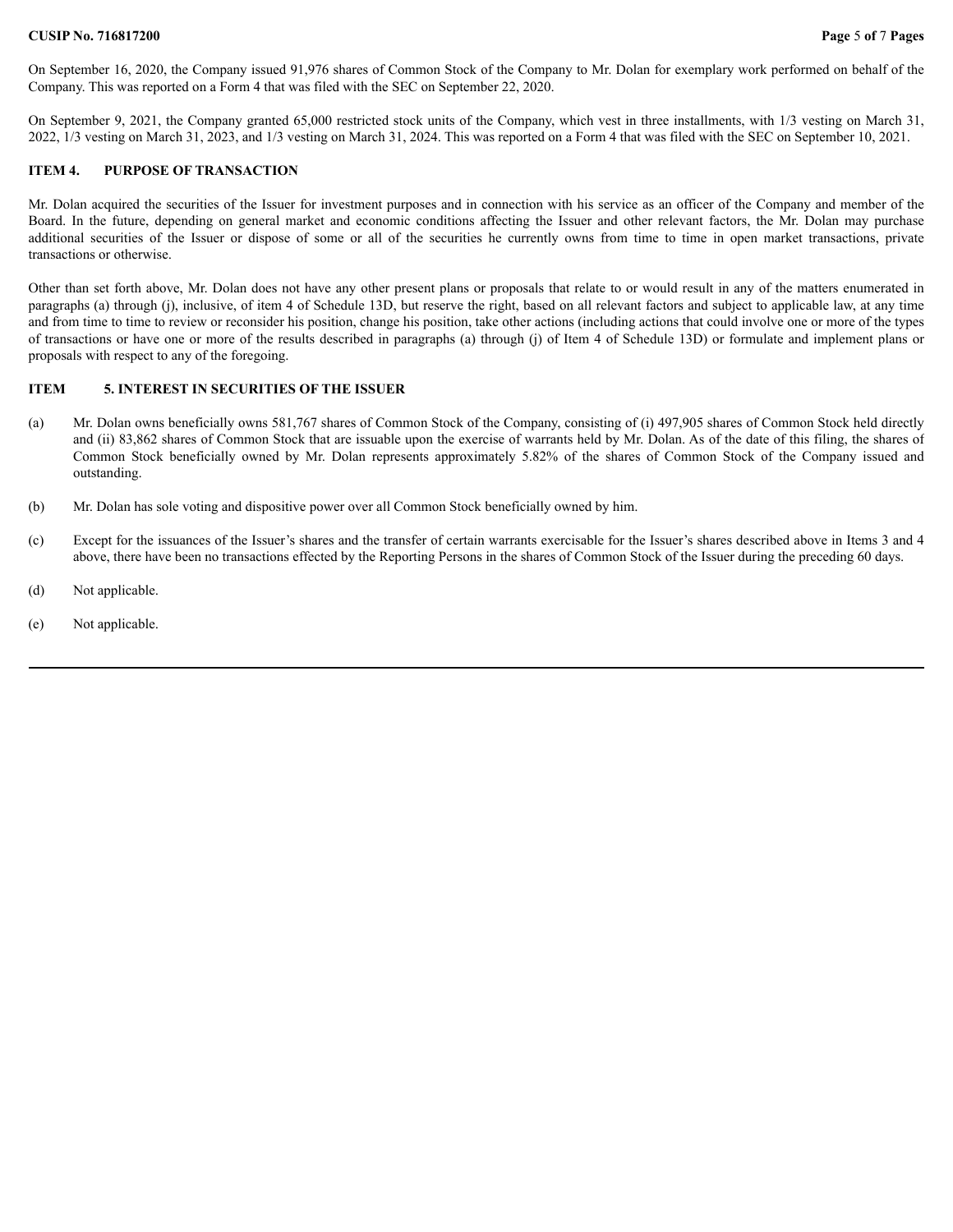## **ITEM 6. CONTRACTS, ARRANGEMENTS, UNDERSTANDINGS OR RELATIONSHIPS WITH RESPECT TO SECURITIES OF THE ISSUER**

Except as described herein, there are no contracts, arrangements, understandings or relationships (legal or otherwise) between the Reporting Person and any person with respect to any securities of the Issuer, including but not limited to transfer or voting of any other securities, finder's fees, joint ventures, loan or option arrangements, puts or calls, guarantees of profits, divisions of profits or loss, or the giving or withholding of proxies.

# **ITEM 7. MATERIAL TO BE FILED AS EXHIBITS**

None.